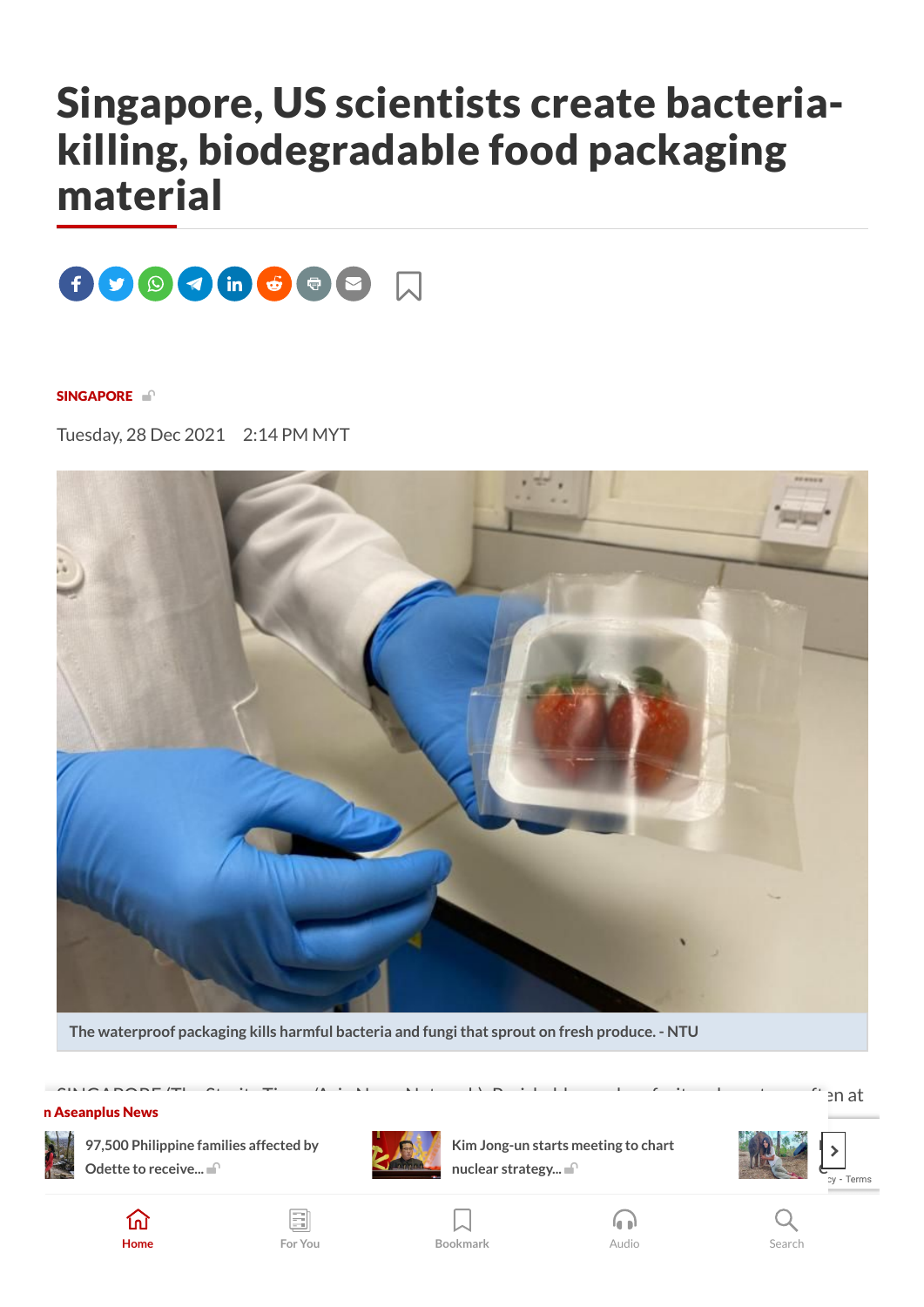The packaging also extends the lifespan of strawberries by up to a week. Berries kept in ordinary boxes stay fresh for only four days.

The material - which resembles plastic - was created by researchers from Nanyang Technological University (NTU) and Harvard T.H. Chan School of Public Health in the United States.

The material is made from corn protein, starch and other naturally derived substances, and is infused with a cocktail of natural antimicrobial compounds such as the oil from thyme, and citric acid.

Lab experiments found that when the material detected rising humidity levels and enzymes from harmful bacteria, its fibres released minuscule amounts of the antimicrobial compounds that got rid of the bacteria.

The compounds can kill bacteria or fungi growing on both the food and the material. Dangerous microbes that thrive in food include E.coli and listeria, which causes one of the most serious forms of food poisoning.

The packaging is suitable to hold food items such as raw meat, fish, fruit, vegetables and ready-to-eat meals, said Professor Mary Chan, the director of NTU's Centre for Antimicrobial Bioengineering who co-led the project.

She added that the team's aim is to replace conventional plastic packaging with the new material that will also double the shelf life of produce.

"Vegetables are a source of wastage because even if they are refrigerated, they will continue to respire, leading to spoilage after a week or two. With the anti-microbial packaging, there is a chance to extend their shelf life... and also make the vegetables and fruits look fresh with time," she said.

Prof Chan noted that while there is anti-microbial packaging already available in the market, the team's material is believed to be the only one that is both biodegradable and able to release the bacteria-killing compounds only when needed, such as when there is a rise in humidity.

This means that the food will not be overly exposed to anti-microbial compounds.

The new material was made through a process called electro-spinning - where the corn protein, the antimicrobial compounds with cellulose and an acid are drawn into tubes using electric force, and turned into fibres.

Harvard T.H. Chan School's Adjunct Professor Philip Demokritou, an environmental health expert, noted that the new packaging would help to manage the triple threats of food safety, food waste and unsustainable packaging.

#### n Aseanplus News



[Ma](https://www.thestar.com.my/aseanplus/aseanplus-news/2021/12/28/97500-philippine-families-affected-by-odette-to-receive-p5000-cash-for-shelter-aid)terials & [Interfaces.](https://www.thestar.com.my/aseanplus/aseanplus-news/2021/12/28/97500-philippine-families-affected-by-odette-to-receive-p5000-cash-for-shelter-aid) **97,500 Philippine families affected by Odette to receive...**



**Kim Jong-un starts meeting to chart nuclear [strategy...](https://www.thestar.com.my/aseanplus/aseanplus-news/2021/12/28/kim-jong-un-starts-meeting-to-chart-nuclear-strategy-toward-us)**